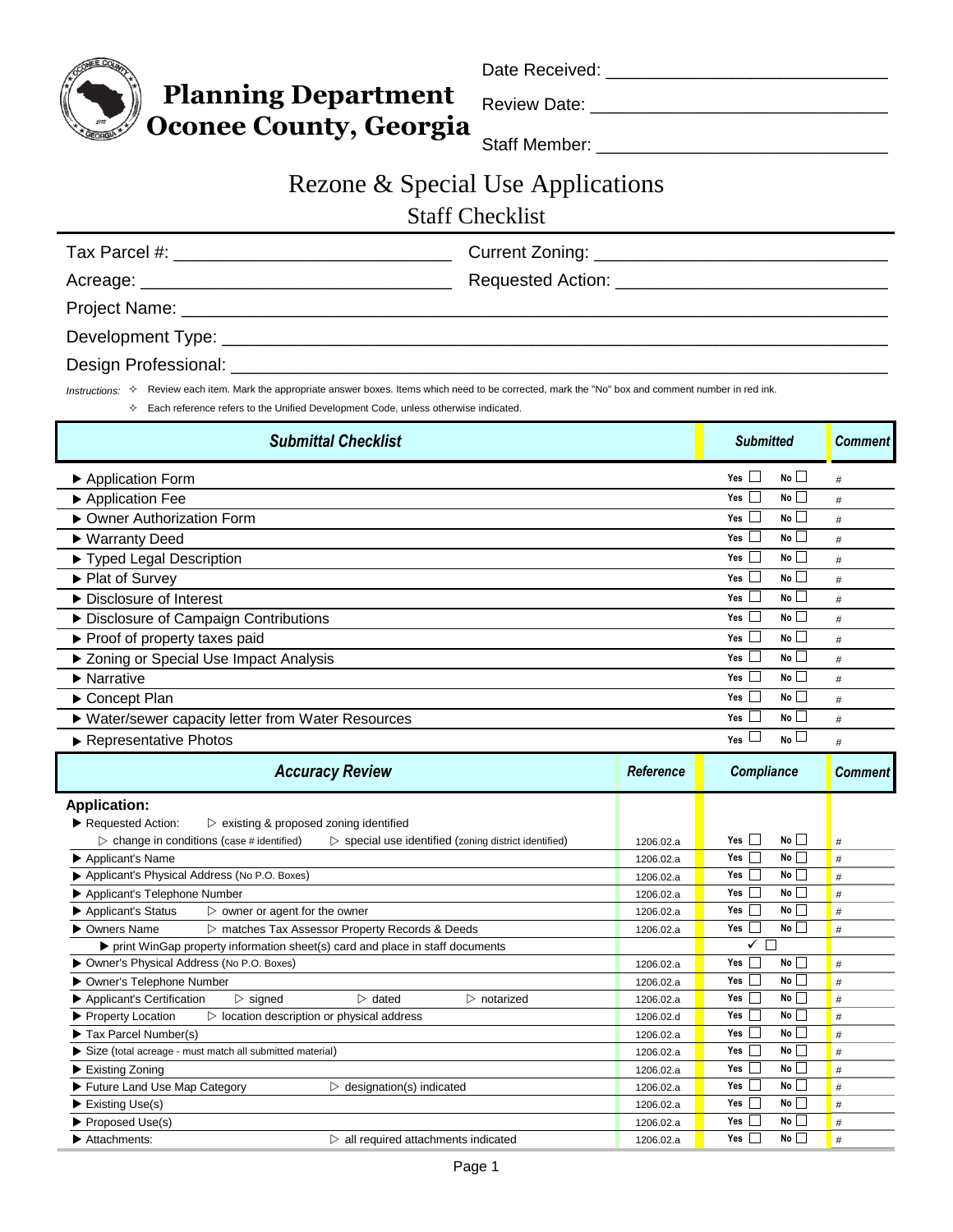| <b>Accuracy Review</b>                                                                                                                 |           | <b>Compliance</b>                                                              | <b>Comment</b> |
|----------------------------------------------------------------------------------------------------------------------------------------|-----------|--------------------------------------------------------------------------------|----------------|
| <b>Authorization Form:</b>                                                                                                             |           |                                                                                |                |
| Property Location:<br>$\triangleright$ address<br>$\triangleright$ location description                                                | 1206.02.b | No<br>N/A<br>Yes<br>$\mathcal{L}$                                              | #              |
| Tax Parcel Number(s)                                                                                                                   | 1206.02.b | N/A<br>Yes<br>No                                                               | #              |
| $\triangleright$ address (No P.O. Boxes)<br>$\triangleright$ telephone #<br>Applicant's Name<br>$\triangleright$ city, state, zip code | 1206.02.b | No<br>N/A<br>Yes                                                               | #              |
| ▶ Owner's Signature<br>$\triangleright$ printed name<br>$\triangleright$ title, if any<br>$\triangleright$ dated                       | 1206.02.b | No<br>N/A<br>Yes                                                               | #              |
| Notarization<br>$\triangleright$ notary signature<br>$\triangleright$ dated<br>$\triangleright$ notary seal                            | 1206.02.b | $N/A$    <br>No<br>Yes  <br>$\blacksquare$                                     | #              |
| <b>Application Fee:</b>                                                                                                                |           |                                                                                |                |
| Refer to Fee Schedule                                                                                                                  | 1206.02.c | No<br>Yes                                                                      | $\#$           |
| Deeds, Legal Descriptions, & Surveys:                                                                                                  |           |                                                                                |                |
| Copy of Warranty Deed(s)                                                                                                               | 1206.02.e | No<br>Yes                                                                      | #              |
| $\blacktriangleright$ Typed Legal Description $\blacktriangleright$ metes & bounds description of the area sought for the request      | 1206.02.e | No<br>Yes                                                                      | #              |
| ▶ Plat of Survey (11x17)<br>$\triangleright$ composite plat acceptable for sites with multiple surveys                                 | 1206.02.e | No<br>Yes                                                                      | #              |
| ▶ Legal/plat of survey/concept plan all match correctly                                                                                | 1206.02.e | No<br>Yes                                                                      | #              |
| <b>Procedural Review:</b>                                                                                                              |           |                                                                                |                |
| Disclosure of Interest<br>$\triangleright$ submitted by the applicant & applicant's attorney                                           | 1206.03.a | No<br>Yes                                                                      | #              |
| ▶ Disclosure of Campaign Contributions<br>$\triangleright$ submitted by the applicant & applicant's attorney                           | 1206.03.b | No I<br>Yes                                                                    | #              |
| ▷ (Refer to the Chapter 110-12-3 of the Georgia DCA - Rules)<br>Development of Regional Impact:                                        |           |                                                                                |                |
| $\triangleright$ For projects requiring DRI Review, complete and submit Form 1 after the submittal is accepted                         | 1213      | N/A<br>No<br>Yes                                                               | #              |
| In All permits and actions on the subject property are temporarily suspended during zoning process                                     | 1214      | N/A<br>Yes<br>No                                                               | #              |
| ▶ County / State taxes & other assessments paid in full on subject property<br>$\triangleright$ proof submitted                        | 1206.02.m | No<br>Yes                                                                      | #              |
| <b>Impact Analysis:</b>                                                                                                                |           |                                                                                |                |
| ▶ Zoning Impact Analysis:<br>$\triangleright$ written, documented analysis of the proposed request                                     |           |                                                                                |                |
| ▷ Rezones - refer to Standards for Rezoning Consideration - Section 1207.01                                                            |           |                                                                                |                |
| ▷ Special Uses - refer to Standards for Special Use Consideration - Section 1207.02                                                    | 1206.02.g | No<br>Yes                                                                      | #              |
| Traffic Impact Analysis:                                                                                                               |           |                                                                                |                |
| ▷ Refer to the criteria required for submittal of a Traffic Impact Analysis under Section 1206.04.b                                    | 1206.02.g | No<br>Yes                                                                      | #              |
| Additional Requested Impact Analyses                                                                                                   |           |                                                                                |                |
| $\triangleright$ any other studies deemed necessary for adequate consideration of the proposed zoning change                           | 1206.02.g | $\mathbf{I}$<br>No<br>$\blacksquare$<br>N/A<br>Yes                             | #              |
| Narrative:                                                                                                                             |           |                                                                                |                |
| $\blacktriangleright$ Specific descriptions of the proposed use(s) of the property:                                                    | 1206.02.i | No<br>Yes                                                                      | #              |
| $\blacktriangleright$ total acreage                                                                                                    | 1206.02.i | No<br>N/A<br>Yes                                                               | #              |
| $\blacktriangleright$ adjacent land uses and zoning                                                                                    | 1206.02.i | No<br>N/A<br>Yes                                                               | #              |
| $\blacktriangleright$ existing zoning                                                                                                  | 1206.02.i | No<br>N/A<br>Yes                                                               | #              |
| $\blacktriangleright$ existing use(s)                                                                                                  | 1206.02.i | No  <br>N/A<br>Yes                                                             | #              |
| proposed zoning                                                                                                                        | 1206.02.i | No<br>N/A<br>Yes                                                               | #              |
| $\blacktriangleright$ proposed use(s)                                                                                                  | 1206.02.i | N/A<br>Yes<br>No                                                               | #              |
| $\blacktriangleright$ Traffic Impacts:                                                                                                 | 1206.02.i | N/A<br>Yes ∐<br>No $\Box$                                                      | #              |
| Sestimated ADT (Average Daily Trips & Peak Hour Trips)                                                                                 | 1206.02.i | N/A<br>Yes<br>No                                                               | #              |
| $\blacktriangleright$ impacts to local traffic                                                                                         | 1206.02.i | Yes Notes<br>No<br>N/A                                                         | #              |
| $\triangleright$ proposed entrance / access locations                                                                                  | 1206.02.i | N/A<br>Yes<br>No                                                               | #              |
| $\blacktriangleright$ Impact to school system                                                                                          | 1206.02.i | $\overline{\phantom{a}}$<br>No  <br>N/A<br>Yes<br>$\blacksquare$               | #              |
| $\blacktriangleright$ Method of water supply                                                                                           | 1206.02.i | No<br>N/A<br>Yes                                                               | #              |
| Sestimated GPD (Gallons Per Day)                                                                                                       | 1206.02.i | No<br>N/A<br>$\blacksquare$<br>Yes Language                                    | #              |
| location of existing water line indicated                                                                                              | 1206.02.i | No<br>N/A<br>Yes                                                               | #              |
| Method of sewage disposal                                                                                                              | 1206.02.i | N/A<br>No<br>Yes [                                                             | #              |
| location of existing county sewer line indicated                                                                                       | 1206.02.i | Yes  <br>No<br>N/A                                                             | #              |
| Section provided describing proposed utilities (Garbage, Cable, Phone, Electric, and Gas)                                              | 1206.02.i | N/A<br>Yes __<br>No <sub>1</sub><br>$\overline{\phantom{a}}$<br>$\blacksquare$ | #              |
| Method of storm water drainage                                                                                                         | 1206.02.i | Yes <sub>1</sub><br>No<br>N/A                                                  | #              |
| Total number of proposed Lots / Homes / Units / Buildings                                                                              | 1206.02.i | No<br>N/A<br>Yes                                                               | $\parallel$ #  |
| $\blacktriangleright$ Architecture / Themes of project                                                                                 | 1206.02.i | No  <br>N/A<br>Yes                                                             | #              |
| Construction / Facade materials for project                                                                                            | 1206.02.i | N/A<br>Yes  <br>No                                                             | #              |
| Range / Average cost of residences/buildings                                                                                           | 1206.02.i | Yes<br>No<br>N/A                                                               | #              |
| Range / Average square footage(s) for residences/buildings                                                                             | 1206.02.i | Yes<br>No<br>N/A                                                               | #              |
| Estimated value of the project at completion                                                                                           | 1206.02.i | Yes  <br>No<br>N/A                                                             | #              |
| $\blacktriangleright$ Type(s) of ownership                                                                                             | 1206.02.i | No<br>$\overline{\phantom{a}}$<br>Yes <sub>l</sub><br>N/A                      | #              |
| Common / Open space areas                                                                                                              | 1206.02.i | $\overline{\phantom{a}}$<br>Yes  <br>No<br>N/A<br>$\blacksquare$               | #              |
| Maintenance of common/open space areas                                                                                                 | 1206.02.i | No<br>N/A<br>Yes                                                               | #              |
| $\blacktriangleright$ Buffers                                                                                                          | 1206.02.i | No<br>N/A<br>Yes                                                               | #              |
| Sidewalks / Curb&Gutter                                                                                                                | 1206.02.i | No<br>N/A<br>Yes                                                               | #              |
| ▶ Amenity / Recreation areas<br>Page 2                                                                                                 | 1206.02.i | No  <br>$N/A$ $\Box$ #<br>Yes                                                  |                |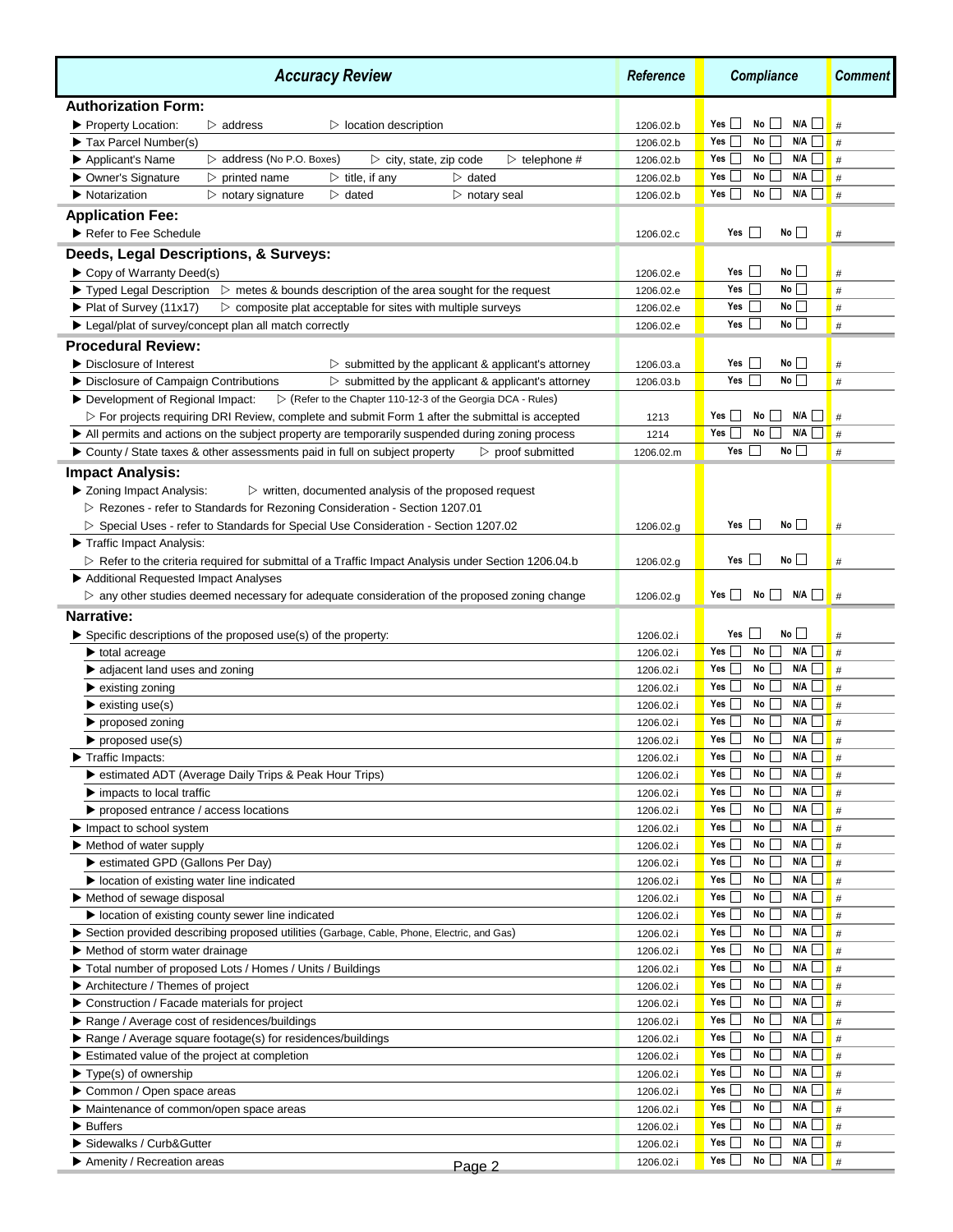| <b>Accuracy Review</b>                                                                                                             |                            | <b>Compliance</b>                             | <b>Comment</b> |
|------------------------------------------------------------------------------------------------------------------------------------|----------------------------|-----------------------------------------------|----------------|
| <b>Attachments to the Concept Plan:</b>                                                                                            |                            |                                               |                |
| ▶ Architectural Sketches, Photos & Renderings: ▷ proposed typical homes / buildings                                                |                            |                                               |                |
| $\triangleright$ proposed signage / monuments<br>$\triangleright$ proposed landscaping, buffers, screening, or fencing             | 1206.05.b.3                | $No$    <br>N/A<br>Yes                        | #              |
| Report setting forth the proposed development schedule:                                                                            |                            |                                               |                |
| $\triangleright$ sequence of development<br>$\triangleright$ approximate time period for each phase                                | 1206.05.b.5                | N/A<br>$Yes$  <br>$No$                        | #              |
| • Maintenance of common/open space areas                                                                                           | 1206.05.b.6                | N/A<br>Yes    <br>No<br>$\vert \ \ \vert$     | #              |
| Utility Dept. pre-approval letter required for proposed connections to county sewer                                                | 1206.05.b.7                | Yes<br>$No$    <br>N/A                        | #              |
| Any other submissions or plans needed for evaluation                                                                               | 1206.02.n                  | $No$    <br>$N/A$    <br>Yes                  | #              |
| <b>Concept Plan:</b>                                                                                                               |                            |                                               |                |
| Prepared by a qualified design professional (architect, engineer, landscape architect, planner, or surveyor)                       | 1206.05.a                  | No<br>Yes                                     | #              |
| > Drawn to scale of no less than 1"=100' (approval must be obtained for a different scale)                                         | 1206.05.a.1                | No<br>Yes                                     | #              |
| $\triangleright$ written & graphic scale<br>$\triangleright$ North arrow                                                           | 1206.05.a.1                | No<br>Yes                                     | #              |
| Sheet size should be no larger than 24"x36"<br>$\triangleright$ match lines provided for multiple sheets                           | 1206.05.a.2                | No<br>Yes                                     | #              |
| Vicinity Map (scale must be 1"=2000'; showing adjoining roads, subdivisions, and other landmarks)                                  | 1206.05.a.3                | No<br>Yes                                     | #              |
| Existing topography with maximum contour intervals of 5'                                                                           | 1206.05.a.4                | No<br>Yes                                     | #              |
| $\triangleright$ reference source indicated                                                                                        | 1206.05.a.4                | No<br>Yes                                     | #              |
| ▶ Boundary description (metes and bounds)                                                                                          | 1206.05.a.5                | No<br>Yes                                     | #              |
| Adjacent Properties:                                                                                                               | 1206.05.a.6                | No<br>Yes                                     | $\#$           |
| • adjacent land owners (including those across roadways)                                                                           | 1206.05.a.6                | No<br>Yes                                     | #              |
| $\blacktriangleright$ adjacent zoning districts                                                                                    | 1206.05.a.6                | <b>No</b><br>Yes                              | #              |
| A adjacent driveways connecting to public R-O-W                                                                                    | 1206.05.a.6                | No<br>Yes<br>$\mathbf{L}$                     | #              |
| $\blacktriangleright$ any other improvements adjacent to the subject property                                                      | 1206.05.a.6                | N/A<br>No<br>Yes                              | #              |
| If natural & manmade drainage features generated off-site                                                                          | 1206.05.a.6                | N/A<br>No<br>Yes                              | #              |
| Title Block:                                                                                                                       | 1206.05.a.7                | No<br>Yes<br>No                               | #              |
| proposed name of the development<br>▶ type of plan (must read either Rezone or Special Use Concept Plan)                           | 1206.05.a.7                | Yes<br>No<br>Yes                              | #              |
|                                                                                                                                    | 1206.05.a.7                | No l<br>Yes                                   | #              |
| owner name                                                                                                                         | 1206.05.a.7                | <b>No</b><br>Yes                              | #<br>#         |
| $\blacktriangleright$ developer name                                                                                               | 1206.05.a.7<br>1206.05.a.7 | No<br>Yes                                     | #              |
| $\blacktriangleright$ applicant name<br>$\blacktriangleright$ person or firm preparing the plan                                    | 1206.05.a.7                | No<br>Yes                                     | #              |
| $\blacktriangleright$ date of drawing                                                                                              | 1206.05.a.7                | No<br>Yes                                     | #              |
| Acreage size for each proposed zoning category                                                                                     | 1206.05.b.1                | N/A<br>Yes  <br>No                            | #              |
| <b>Existing Zoning</b><br>$\triangleright$ stated                                                                                  | 1206.05.b.1                | No<br>Yes                                     | #              |
| ▶ Proposed Zoning<br>$\triangleright$ stated                                                                                       | 1206.05.b.1                | No<br>N/A<br>Yes  <br>- 1                     | #              |
| Tax Parcel Number(s)<br>$\triangleright$ stated                                                                                    | 1206.05.b.1                | No<br>Yes                                     | #              |
| Existing & Proposed Uses Identified:                                                                                               | 1206.05.b.2                | <b>No</b><br>Yes                              | $\#$           |
| $\blacktriangleright$ existing buildings and uses                                                                                  | 1206.05.b.2                | No<br>Yes                                     | #              |
| $\blacktriangleright$ proposed buildings and uses                                                                                  | 1206.05.b.2                | Yes<br>$\mathsf{No} \bigsqcup$                | $\#$           |
| $\blacktriangleright$ any other significant site improvements:                                                                     | 1206.05.b.2                | N/A<br>No<br>Yes                              | #              |
| $\triangleright$ buffers between incompatible land uses - Section 806<br>buffers:                                                  | 1206.05.b.2                | N/A<br>No<br>Yes                              | #              |
| State protected rivers - Section 904.01                                                                                            | 1206.05.b.2                | Yes $\Box$<br>No<br>N/A                       | #              |
| ▷ regulated streams & other state waters - Section 904.02                                                                          | 1206.05.b.2                | Yes $\Box$<br>No<br>N/A<br>$\vert \ \ \vert$  | #              |
| ▷ conservation corridors - Section 907.02                                                                                          | 1206.05.b.2                | No<br>N/A<br>Yes                              | #              |
| Existing & Proposed Infrastructure Shown:                                                                                          | 1206.05.b.2                | No<br>Yes                                     | #              |
| $\blacktriangleright$ existing streets                                                                                             | 1206.05.b.2                | No<br>Yes $\Box$                              | #              |
| proposed streets                                                                                                                   | 1206.05.b.2                | N/A<br>Yes<br>No                              | #              |
| ▶ proposed driveways connecting to public R-O-W                                                                                    | 1206.05.b.2                | No<br>N/A<br>$Yes \_$                         | #              |
| $\blacktriangleright$ bikeways                                                                                                     | 1206.05.b.2                | No<br>N/A<br>Yes<br>$\sim$                    | #              |
| $\blacktriangleright$ pedestrian ways                                                                                              | 1206.05.b.2                | No<br>N/A  <br>$Yes$ $\Box$                   | #              |
| $\triangleright$ proposed parking area complies with requirements (Section 604 - Table 6.1)<br>$\blacktriangleright$ parking areas | 1206.05.b.2                | No<br>N/A  <br>$\Box$<br>Yes $\Box$           | #              |
| ► drainage and storm water detention facilities                                                                                    | 1206.05.b.2                | N/A<br>Yes<br>No<br>$\blacksquare$            | #              |
| $\blacktriangleright$ utilities                                                                                                    | 1206.05.b.2                | $N/A$ $\Box$ #<br>Yes<br>No<br>$\blacksquare$ |                |
| $\blacktriangleright$ method of supply for utilities stated:<br>$\triangleright$ water<br>$\triangleright$ sewer                   | 1206.05.b.2                | No<br>Yes                                     | $\#$           |
| $\blacktriangleright$ public facilities                                                                                            | 1206.05.b.2                | N/A<br>Yes __<br>No                           | #              |
| parks and recreation areas                                                                                                         | 1206.05.b.2                | No<br>N/A<br>Yes                              | #              |
| $\blacktriangleright$ tree areas to be retained or added                                                                           | 1206.05.b.2                | N/A<br>Yes __<br>No                           | $\Box$ #       |
| open / common space areas                                                                                                          | 1206.05.b.2                | N/A<br>Yes <b>your</b><br>No                  | #              |
| landscaping (including screening and/or fencing)                                                                                   | 1206.05.b.3                | No<br>N/A<br>Yes                              | J <b> </b> #   |
| signs (sketches or renderings, also showing locations and easements)                                                               | 1206.05.b.3                | $N/A$ $\Box$ #<br>Yes $\Box$<br>$No$ $\Box$   |                |